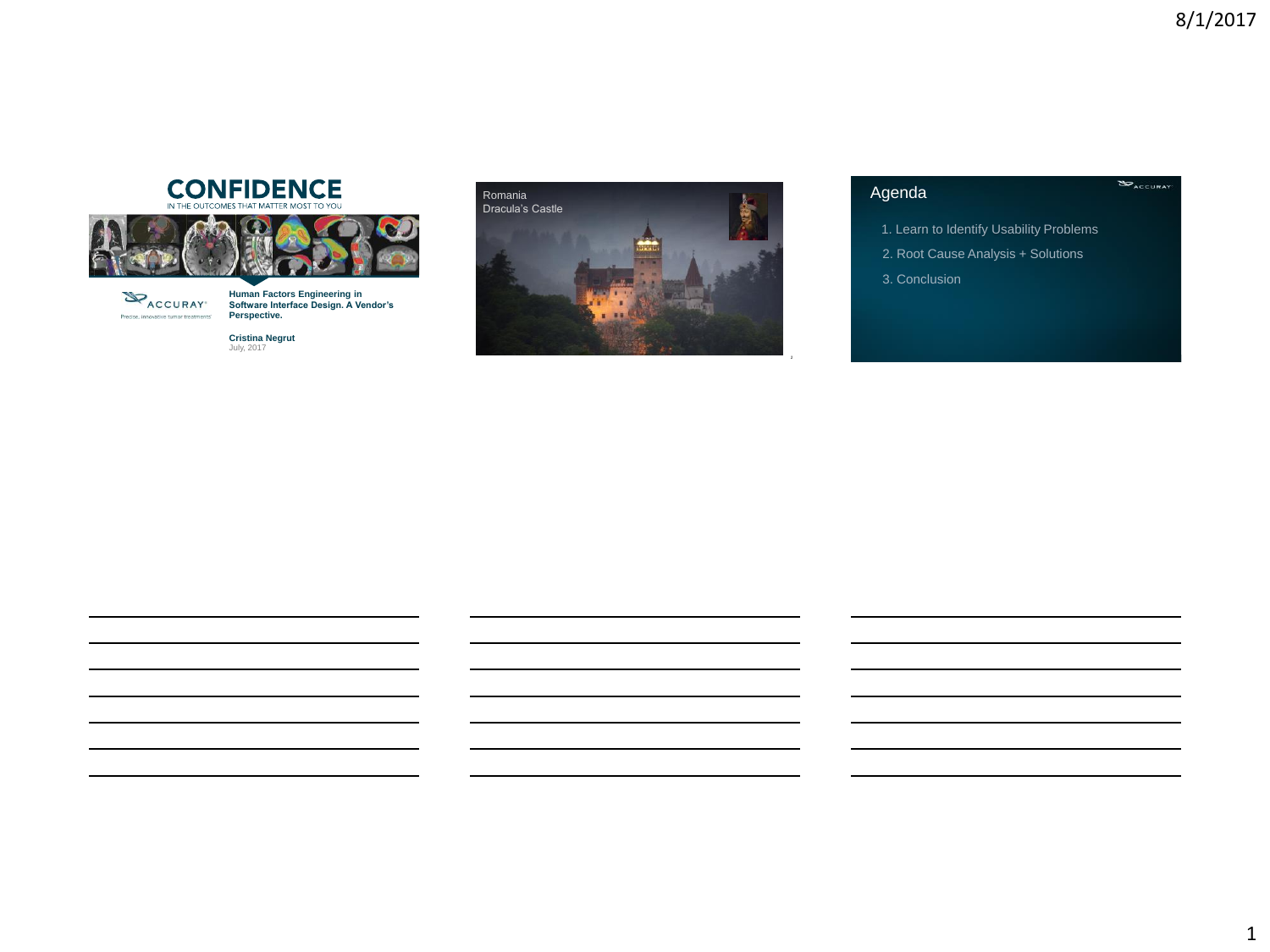6

### Visual Design



| Senare   https://decara/2017/4/639-sentic banker-companies sellings const as    | User eXperience Design     |
|---------------------------------------------------------------------------------|----------------------------|
| Maryant<br>Basiness<br>ö                                                        |                            |
| <b>TECHNOLOGY</b>                                                               |                            |
| Al Won't Change                                                                 | User experience            |
|                                                                                 |                            |
| <b>Companies Without</b>                                                        | encompasses all aspects    |
| Great UX                                                                        |                            |
| by Hichard Schrage                                                              | of the end-user's          |
| appear and month                                                                | interaction with the       |
| Warrant Dison Classe Channel Mourant Classe MMACONE                             |                            |
|                                                                                 | company, its services, and |
| As artificial intelligency algorithms infiltrate the exterprise, organizational |                            |
| learning matters as much as muchine learning. How should smoot                  | its products.              |
| transportant boarder planning the second transmitters among transportant        | - DON NORMAN               |
| Business process redesign and better training are inspectant, but better use    |                            |
| cases - those real-world tasks and interactions that determine everyday         |                            |
| business concomes - offer the biggest payoffs. Privileging smorter              |                            |

4 and 5 and 5 and 5 and 5 and 5 and 5 and 5 and 5 and 5 and 5 and 5 and 5 and 5 and 5 and 5 and 5 and 5 and 5

User eXperience Design

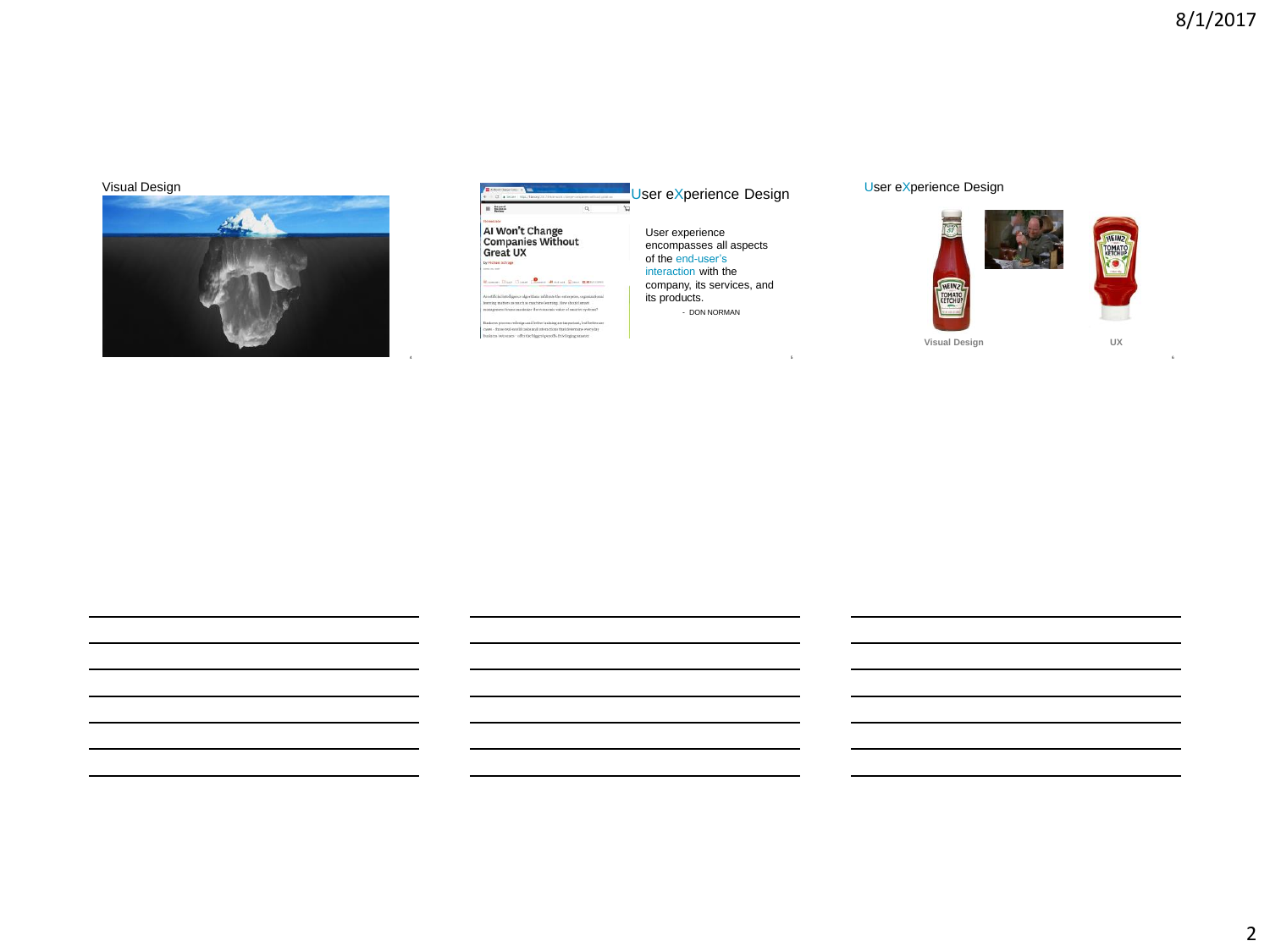Examples UX Design



*Images courtesy of Dr. Lawrence Marks from UNC Health Care, Chapel Hill*

### Usability Defined

Usability is a quality attribute that evaluates<br>how easy user interface are to use.



8

**44** To complicate is simple. In order simple. In order to complicate, you just need to add something…



9

**- BRUNO MUNARI**

*Complicare è facile, semplificare è difficile.*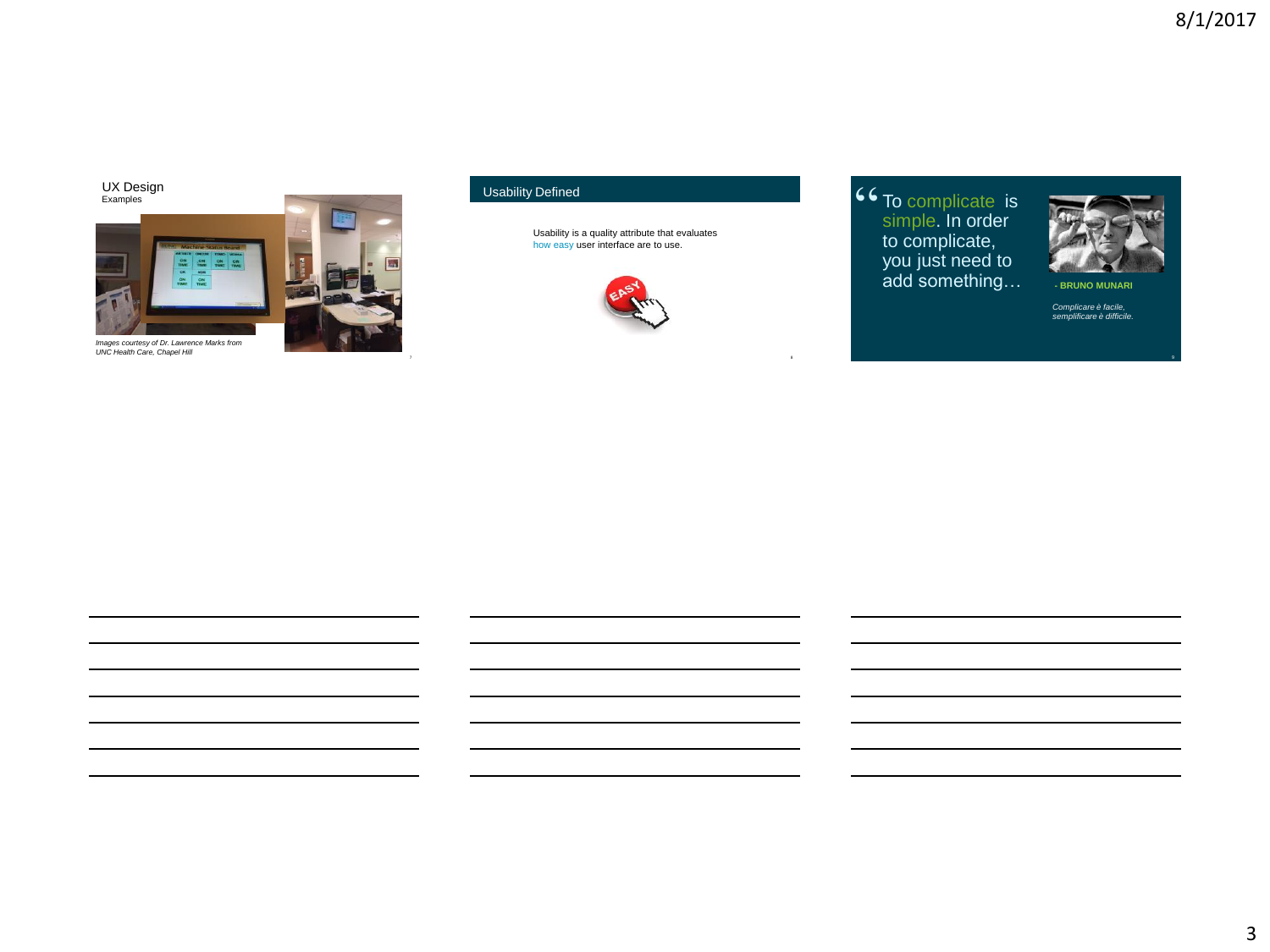

Usability & Healthcare

10



11

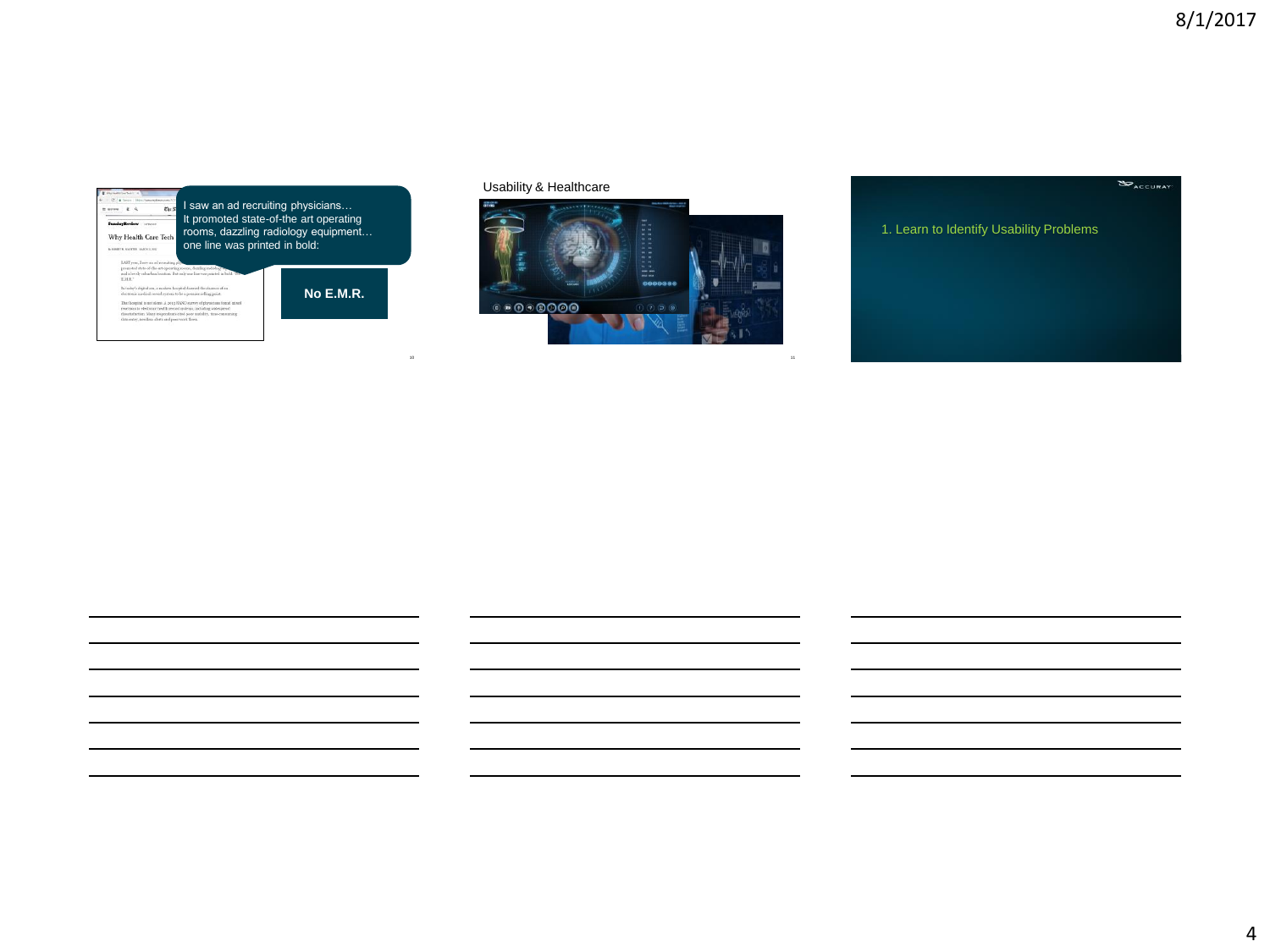15





How steep is your learning Performance



Loading….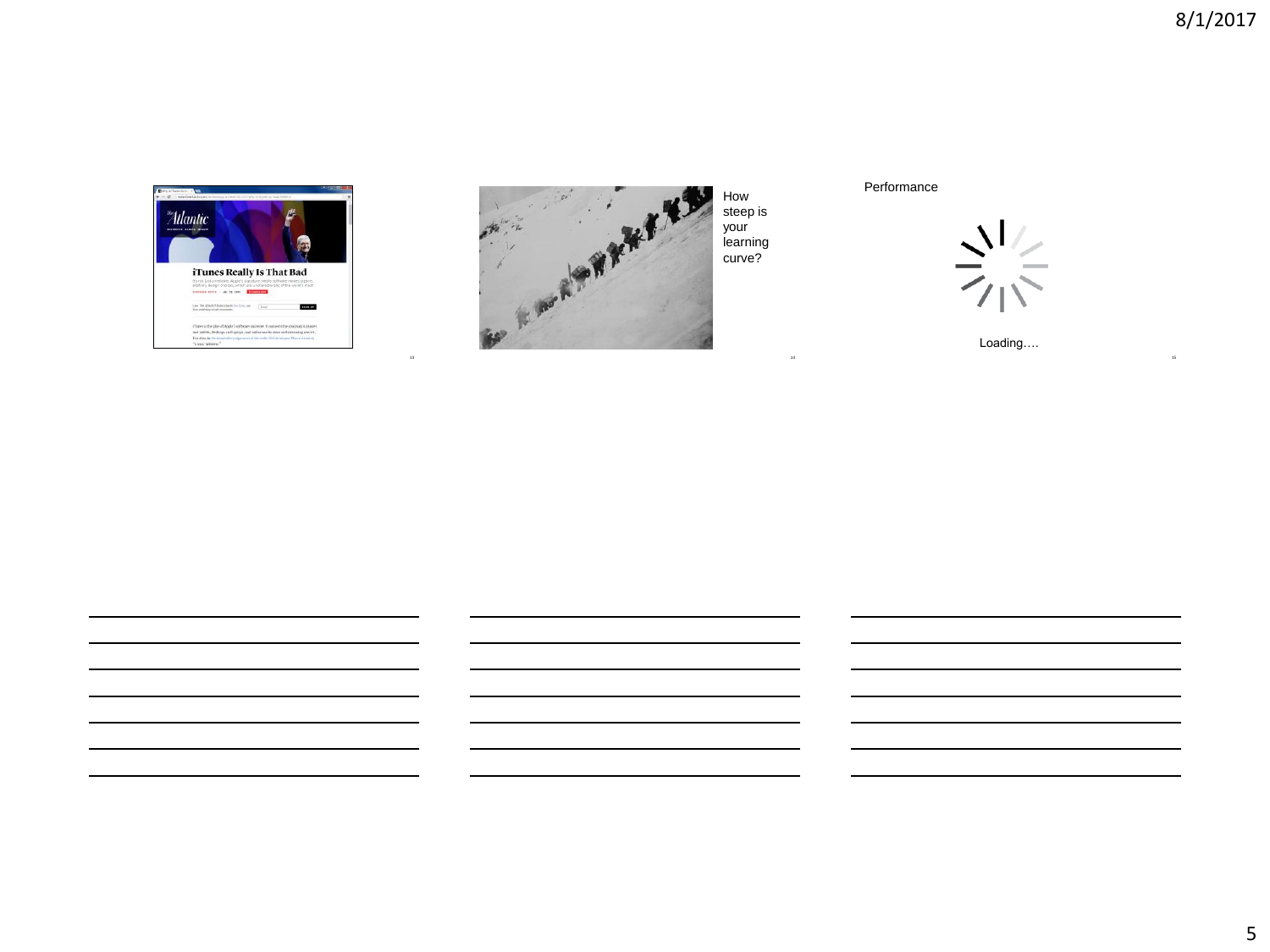### Memorability



16



# Hadson Discript Siles State<br>Brochester Statistics<br>Corant Substitution

# **ERROR AND MESSAGE DIALOGS<br>Content Usability Guidelines**

Cristina Negrut (1), Nzivîs Agazaryan (2), Julie Clift (3), Niklas Hardenburg (4), Denise Monks (5), Arthur Olch (6), Jim Schewe (7), Alf Siochi (8) Content Subcommittee,<br>Error Messages Working Group,<br>on Oncology Safety Stakeholders Initiative

### Radiation Oncology Safety Stakeholder's Initiative (**RO-SSI**).

18

.<br>and of Madeians, 3 Varian Madeial, 4 De<br>forgoted Cars Ampeles, 7 Philips Nichted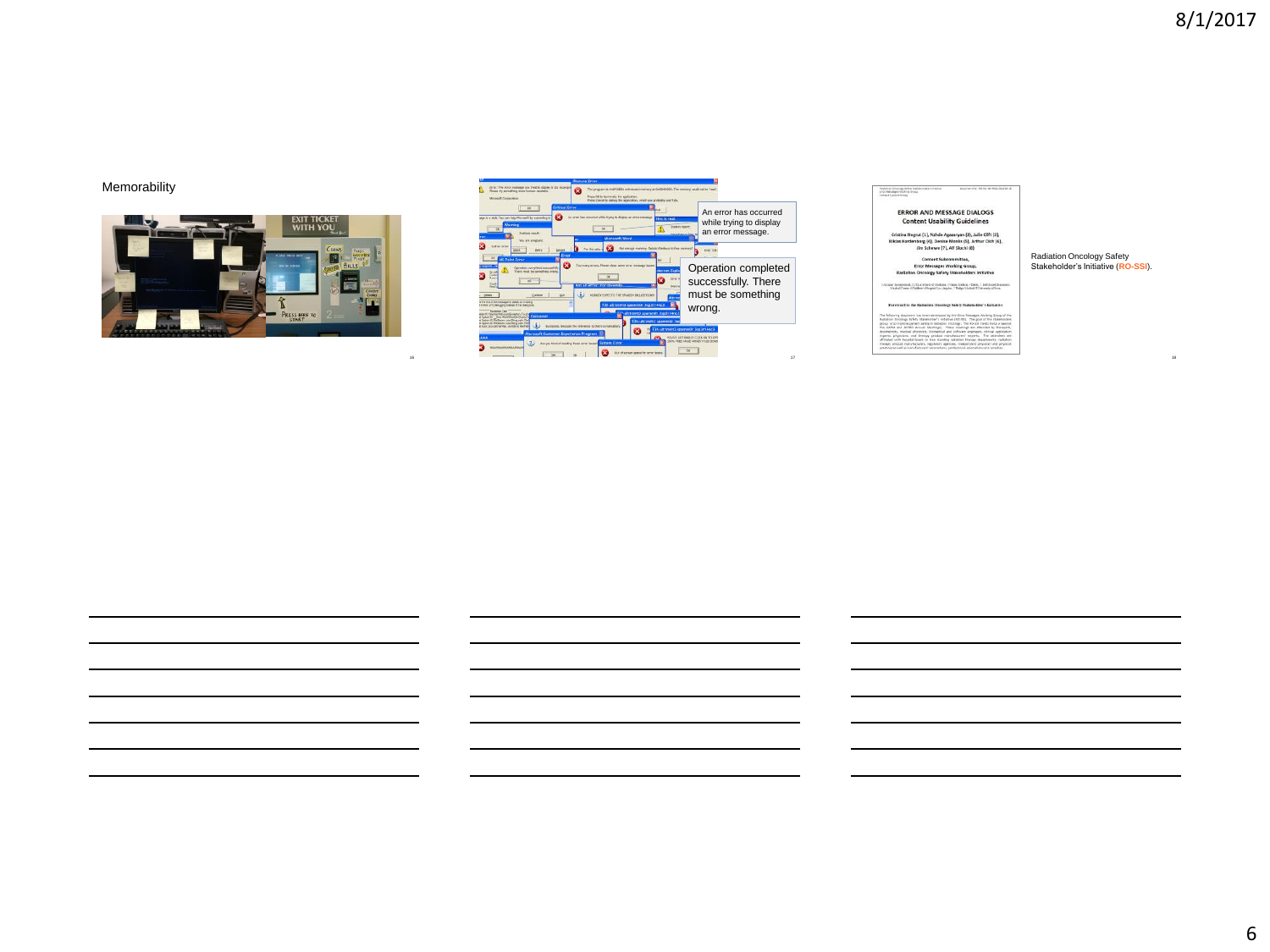### Technical Jargon

| Load Falled for object type: Toppinger Fald blotony<br>DESIG: Nov=68277, tri3=68277, st2=14105, sn3=13153, sn30=7336.                                                                                                                                                                   |
|-----------------------------------------------------------------------------------------------------------------------------------------------------------------------------------------------------------------------------------------------------------------------------------------|
| Function: MinestmentFieldHator-Pensatence: LoadFronCO<br>Note: the self-control of the self-control of the self-control of the self-control of the self-control of the self-control of the self-control of the self-control of the self-control of the self-control of the self-control |
| Exception: Command Laked on server<br>Server message: severity=16, esgnuatee=2762 (The 'OREATE TABLE' command is not allowed within a nutli-statement transaction in the Tempoli' database 3, server=50,6018                                                                            |
| process .TPS. freatmentheld-stryGet, Inew192<br>layer message; severity of a supporter (2162 Che "Off ATE Table" compared is not allowed within a radio statement ingress time in the funeral (database), servered 0.010.                                                               |
| Glennet - between Hillschedung average<br>Server message: severits=16, magnumber=206 (#Fractors.cology not found. Specify owner objectmane or use sp. help to check whether the object exots (as help now produce lots of                                                               |
| output).), server=50LB018, proc=sp_sv19(TRecordid)saluated _ line=1                                                                                                                                                                                                                     |
| te de la provincia de la provincia de la provincia de la provincia de la provincia de la provincia de la provi                                                                                                                                                                          |
|                                                                                                                                                                                                                                                                                         |

19

### Ambiguous Language



## You need to deselect the previous selection to select a new dataset.

### Not Actionable

20

- Users should be presented with a clear solution
- Don't simply recommend contacting technical support.



21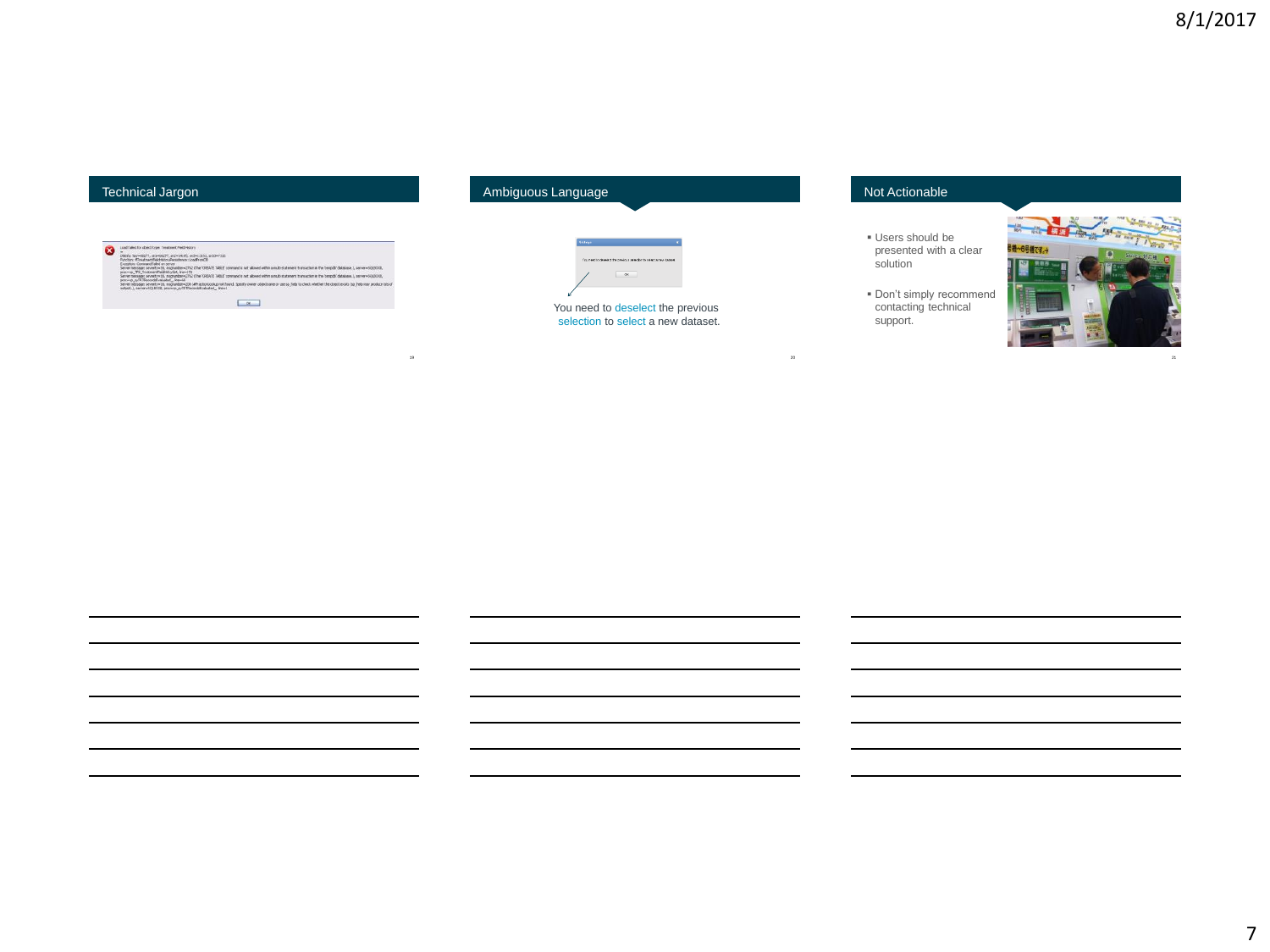1. Learn to Identify Usability Problems

2. Root Cause Analysis + Solutions



23

| Capability                                                   | <b>Humans</b>          | <b>Machines</b> |
|--------------------------------------------------------------|------------------------|-----------------|
| Endurance & Accuracy                                         | <b>Fatigues easily</b> | <b>Excel</b>    |
| Computing &<br>Ability to perform<br>simultaneous operations | Slow and error-prone   | Excel           |
| Intuition, Reason<br>inductively                             | Excel                  | Not yet         |

IEC Technical Report 63366-2:2016 Medical devices- Part 2: Guidance on the application of usability engineering to medical devices.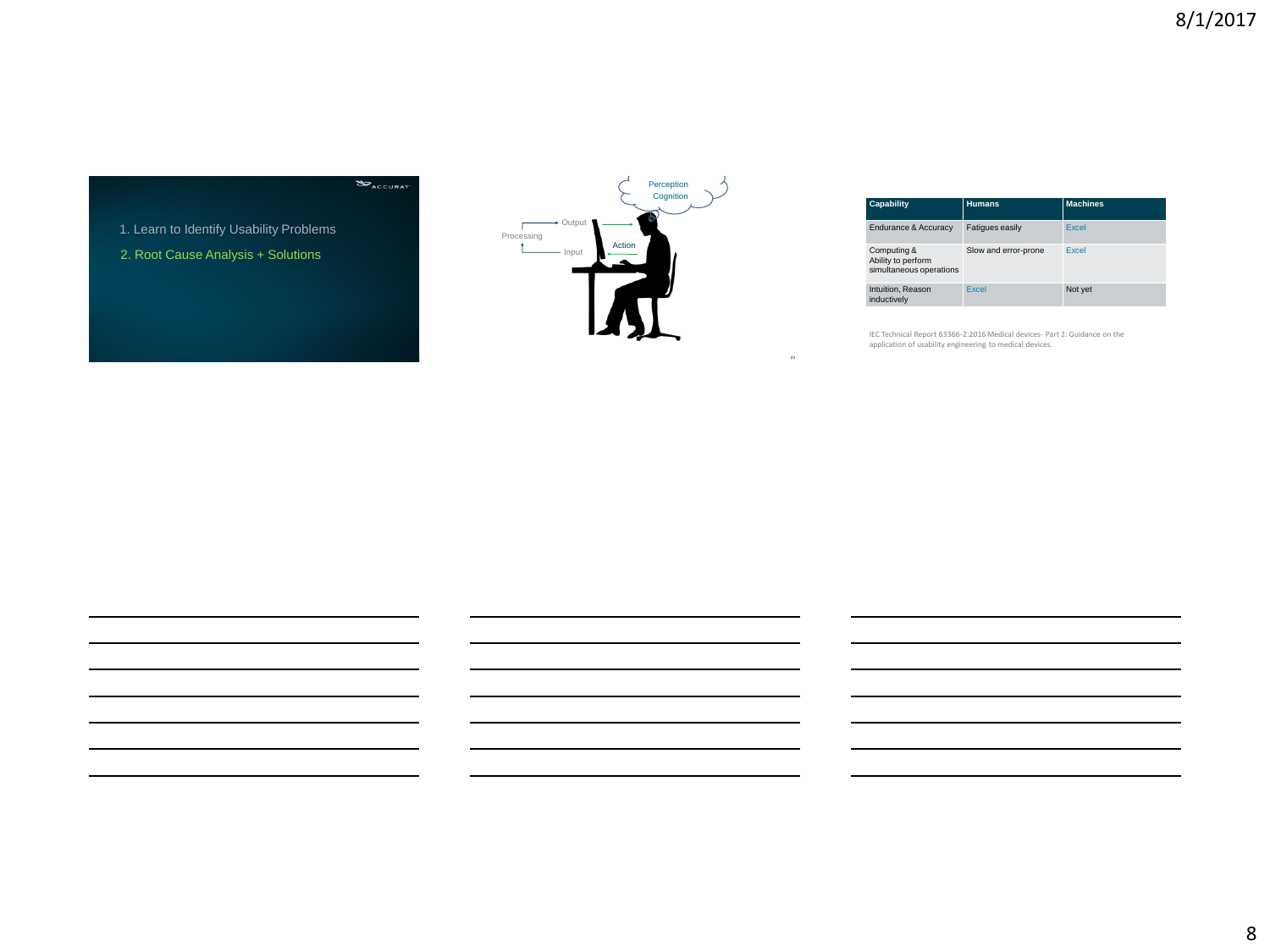| <b>Capability</b> | <b>Humans</b>                                                                               | <b>Machines</b>                                                                               |
|-------------------|---------------------------------------------------------------------------------------------|-----------------------------------------------------------------------------------------------|
| Memory            | Limited short term<br>working memory.<br>Large long term memory,<br>but unreliable and slow | <b>Excellent for repetitive</b><br>work.<br>Unaffected by emotions<br>and motivational needs. |
|                   | access.                                                                                     |                                                                                               |
| Attention         | Easily shifted                                                                              |                                                                                               |





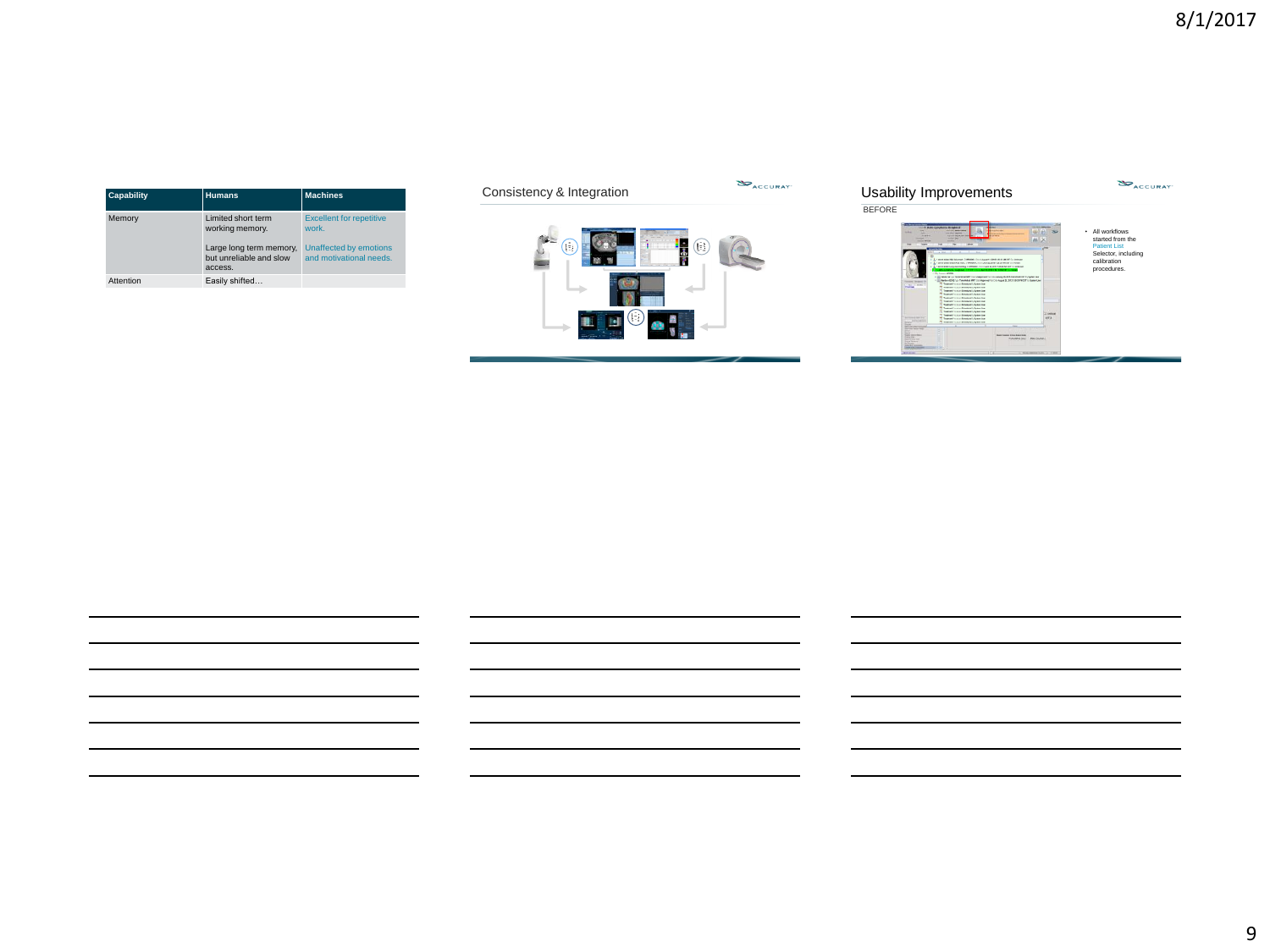

- 1. Learn to Identify Usability Problems
- 2. Root Cause Analysis + Solutions
- 3. Conclusion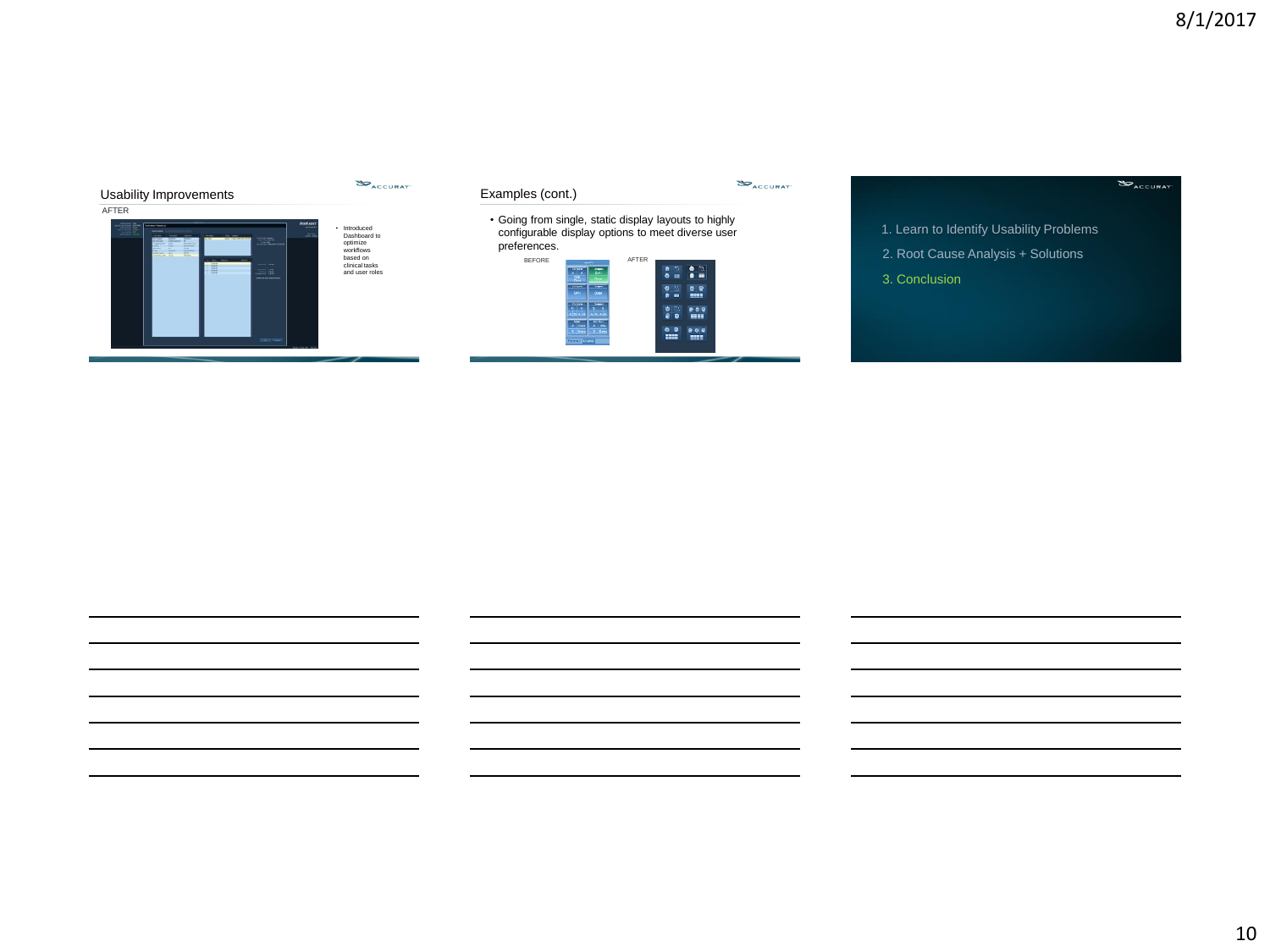